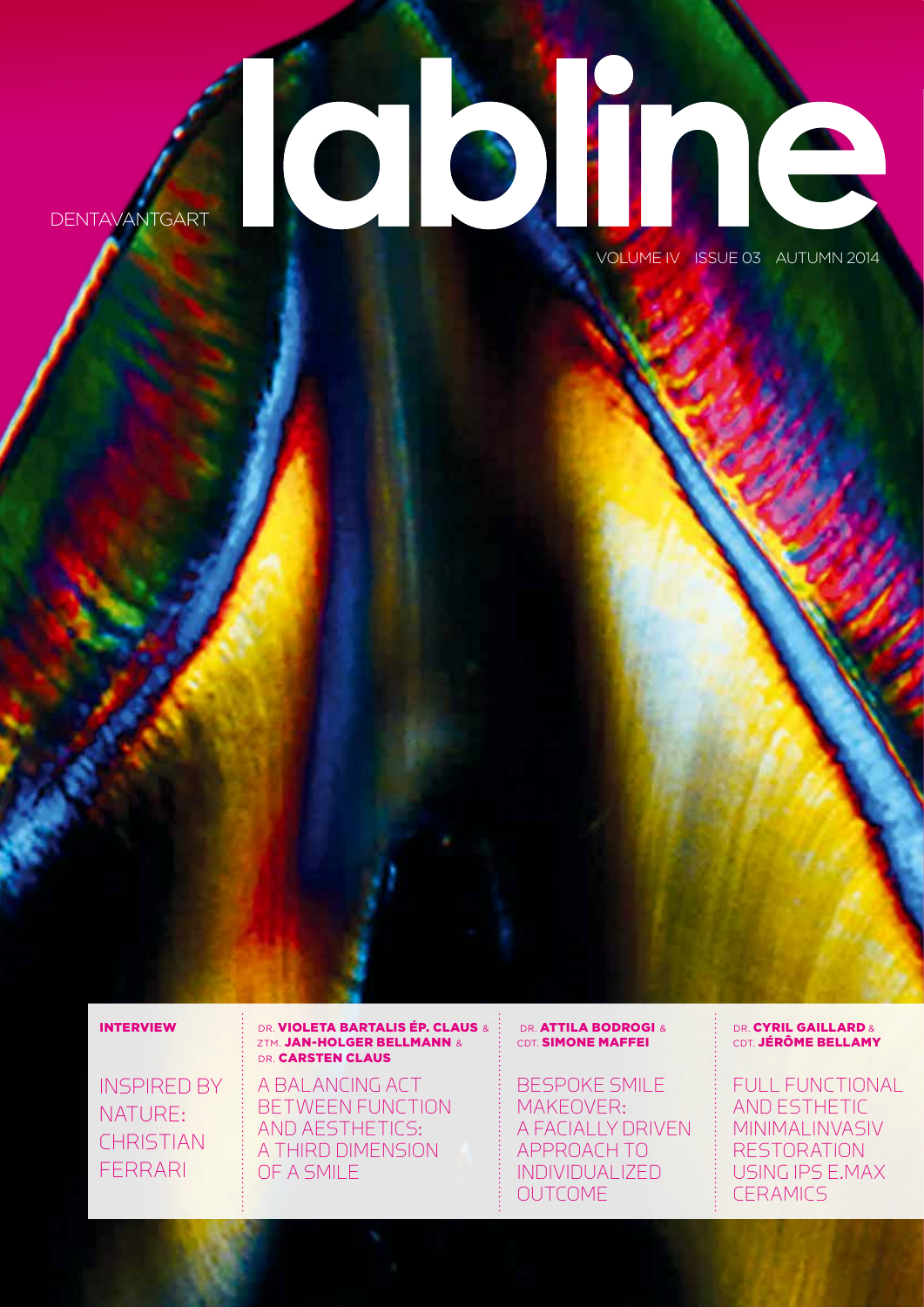## FULL FUNCTIONAL AND ESTHETIC MINIMALINVASIV RESTORATION

## USING IPS E.MAX CERAMICS

CASE STUDY

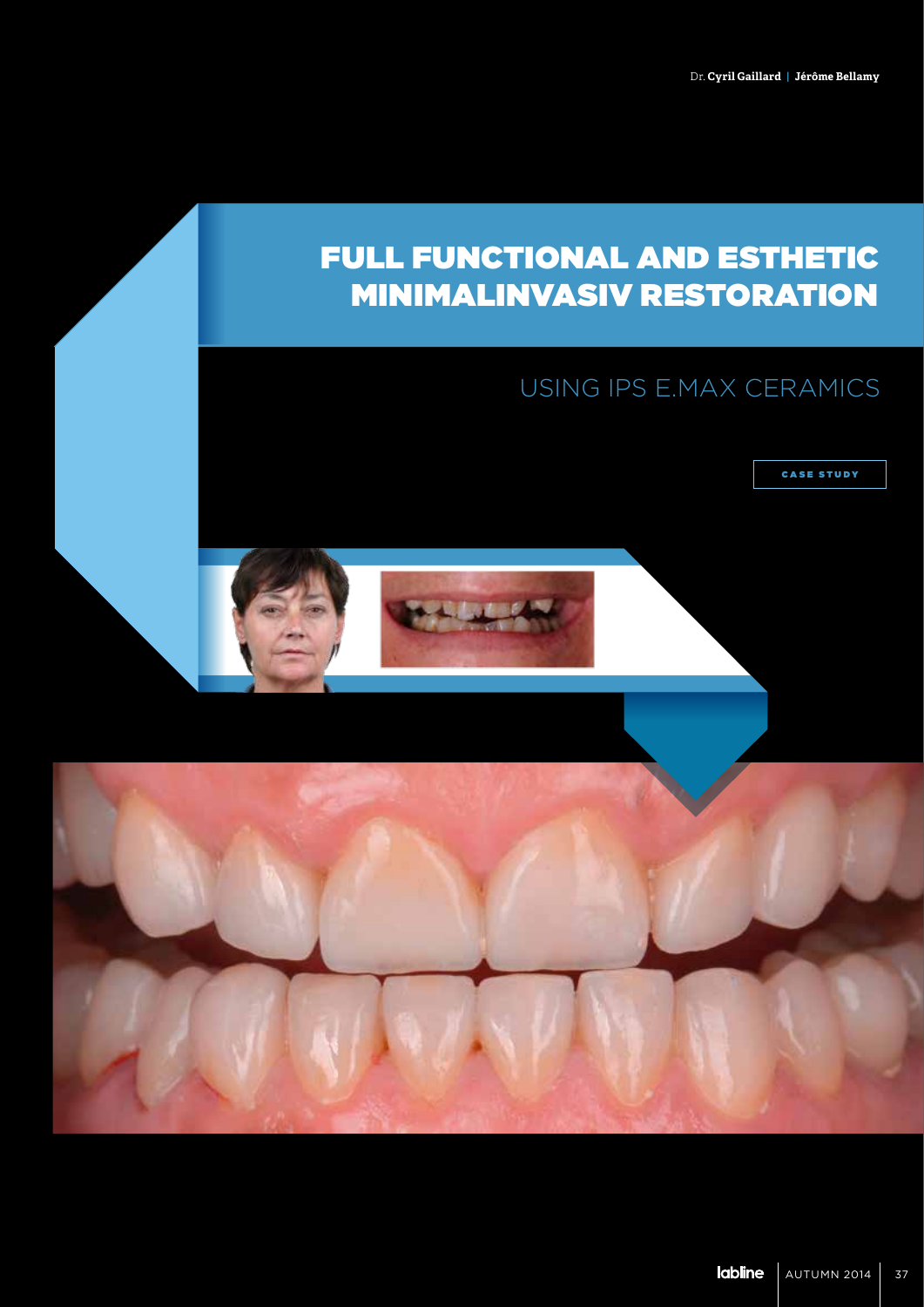

The patient attended our practice wishing to restore the aesthetic appearance of her smile. The clinical examination revealed:

- Caries
- Root fragments on tooth 23 • A crown-free implant on tooth 14
- Cracks in ceramic
- Old prosthetic restorations

After discussing it with the patient, we agree that both aesthetics and function have to be restored. Then we decide to go for the following treatment planning:

• Identify a new occlusion,

- because the substantial vertical increase has to be compensated. This will allow two things: – find an occlusion which will be
- more physiological;
- restore patient's mouth with minimally invasive method which will mainly consist of layering.

After the aesthetic assessment, we decide to

- create a full upper and lower wax-up which will allow to produce an aesthetic occlusal mock-up;
- place an implant in order to replace tooth 23;
- remove old restorations and complete the restoration treatment with IPS e.max dentures.



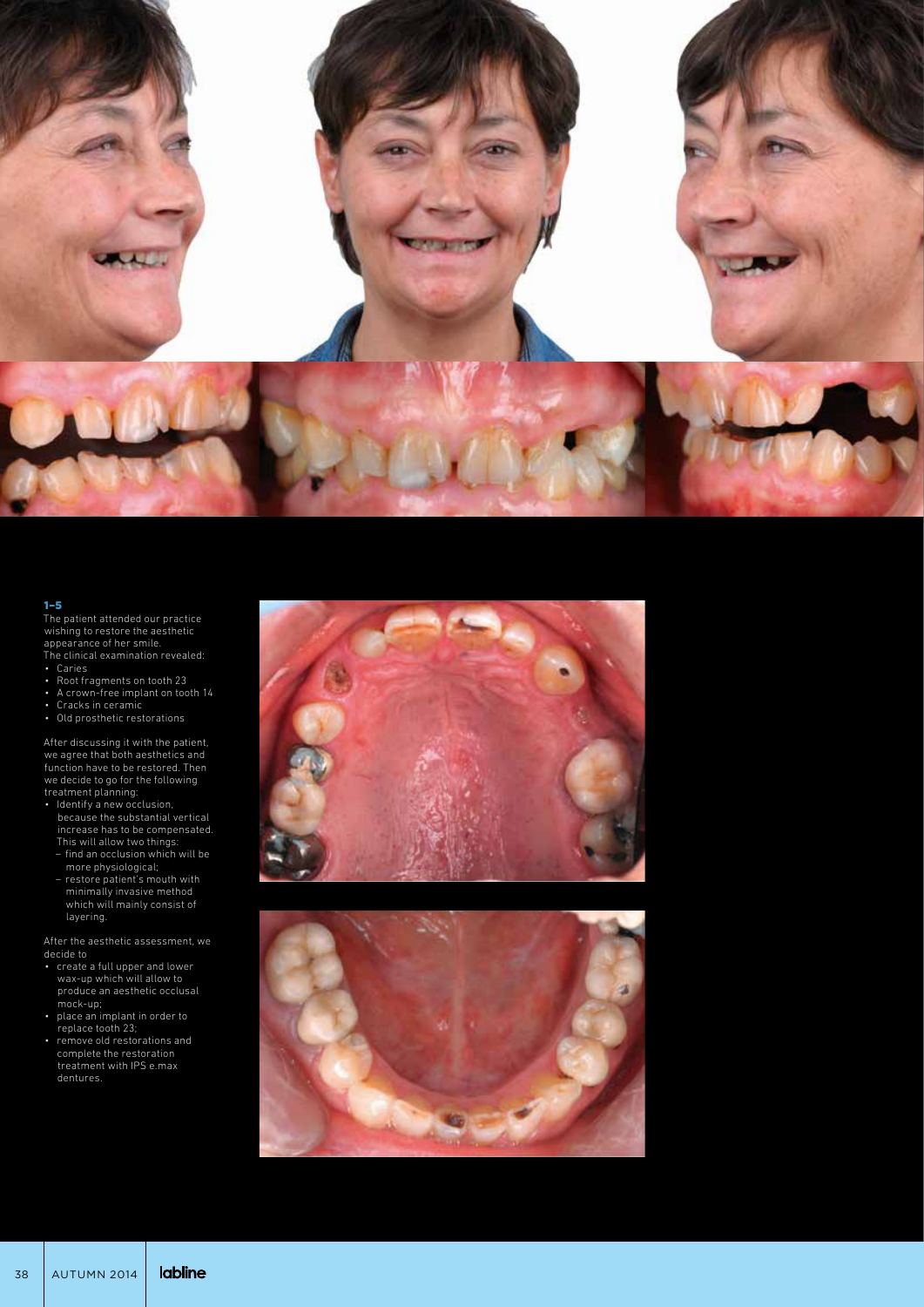





The functional analysis is carried out with K7 Myotronics (Bisico). This way, muscles are totally released and, above all, we can see clearly where the lower jaw must set up so that temporomandibular joints are centered and muscles are relaxed.

After an occlusal recording, models are placed in the articulator with the help of an HIP table (Hamular notches and incisal papilla) (gad-center), which will help us to place the upper jaw in relation with the base of the skull, as well as match the future smile line and the bipupillary line.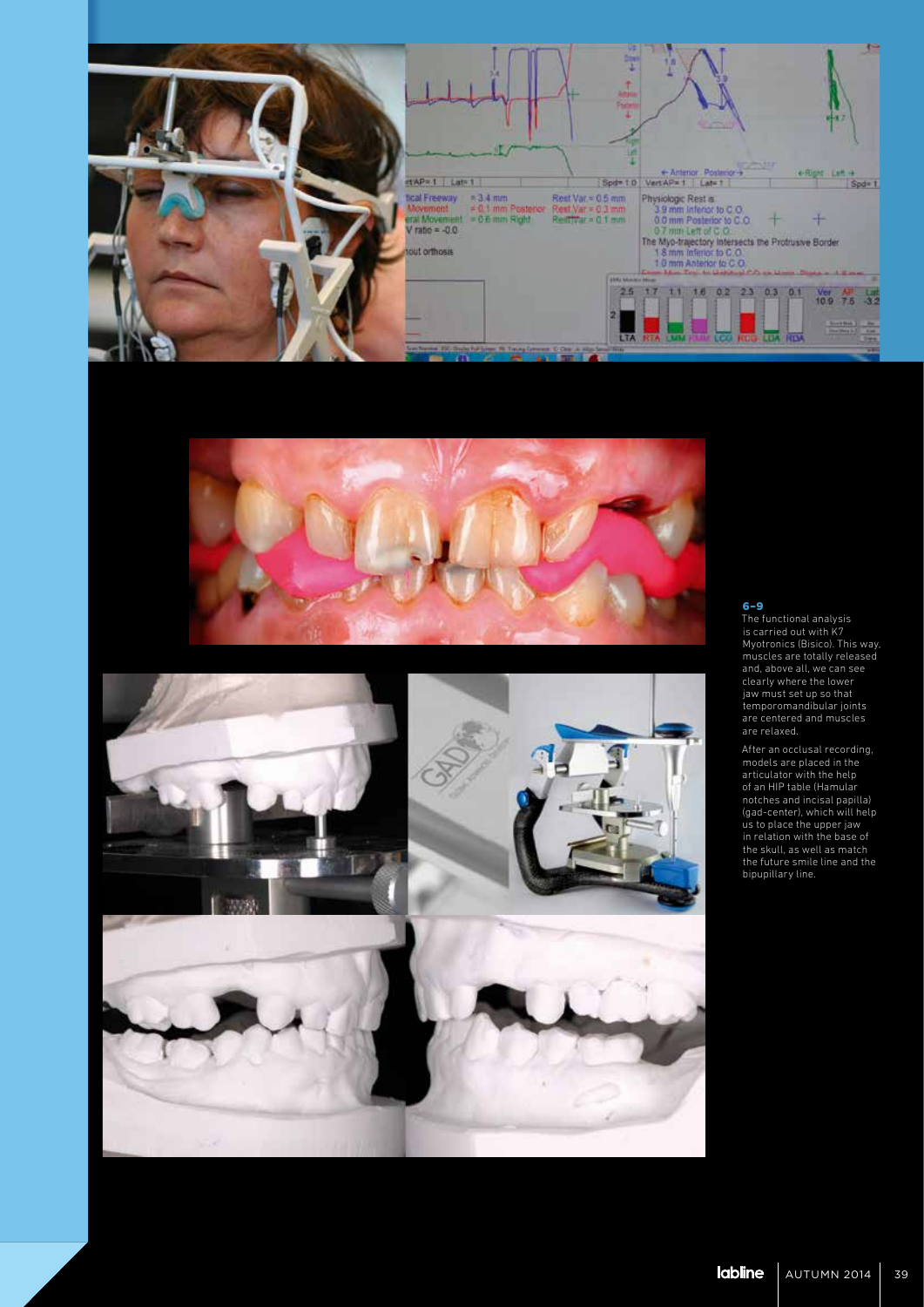







The aesthetic analysis is based on pictures of face and smile. The placement of incisal edges of the central incisors is of utmost importance at this stage. The width/length ratio of the central incisors is the second feature to take into account. It should be around 75%. Teeth are virtually designed with the help of Keynote software. Then, a digital ruler is used for measurement and data are forwarded to the laboratory. These measures will guide the technician in creating the wax-up.





#### 14, 15

Self-moulded mockups are created from the wax-ups and with the help of double-mix silicone/composite keys. They integrate the new aesthetic and vertical dimension. These mock-ups are placed in the patient's mouth for three months to ensure that modifications are wellaccepted by the patient. Phonetics is approved. At this stage, root on 23 is removed and a Nobel implant is placed. Old crowns are removed and endodontic treat ments are continued. However, not any of the natural teeth has been prepared as wax-ups have been layered.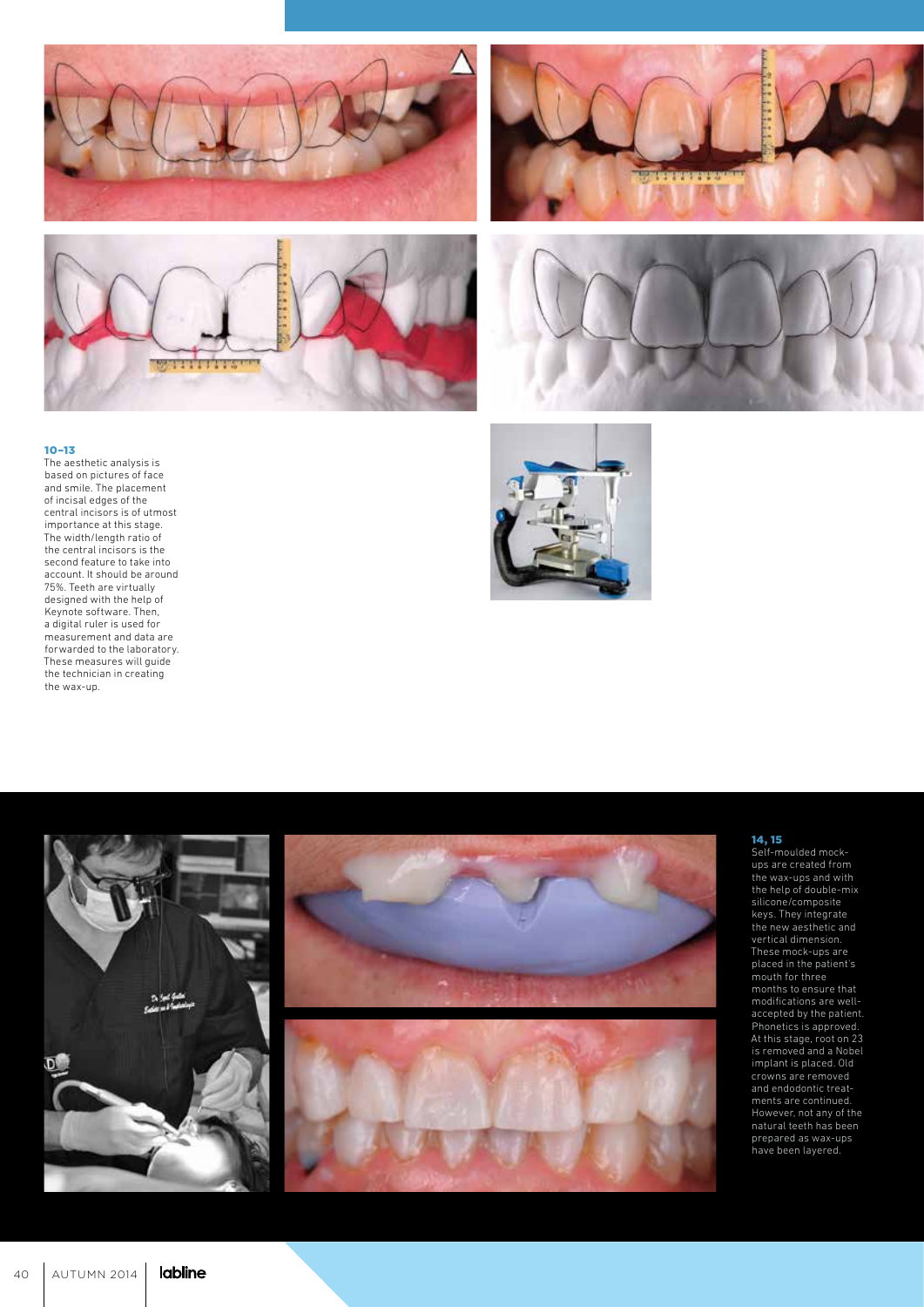











After four months in the patient's mouth, the mock-up has helped implant bone-integration. Then, the teeth are prepared directly through the mock-up, as this technique is minimally invasive. Penetration grooves are created with a ball bur. Then, they are emphasized with a graphite lead. The remaining mock-up is removed and the prepared teeth are finished with a chamfer bur. Subsequently, occlusion is segment-recorded. We use double-mix vinylpolysiloxane for impression taking, and temporaries are created with the technique we previously used for the mock-up.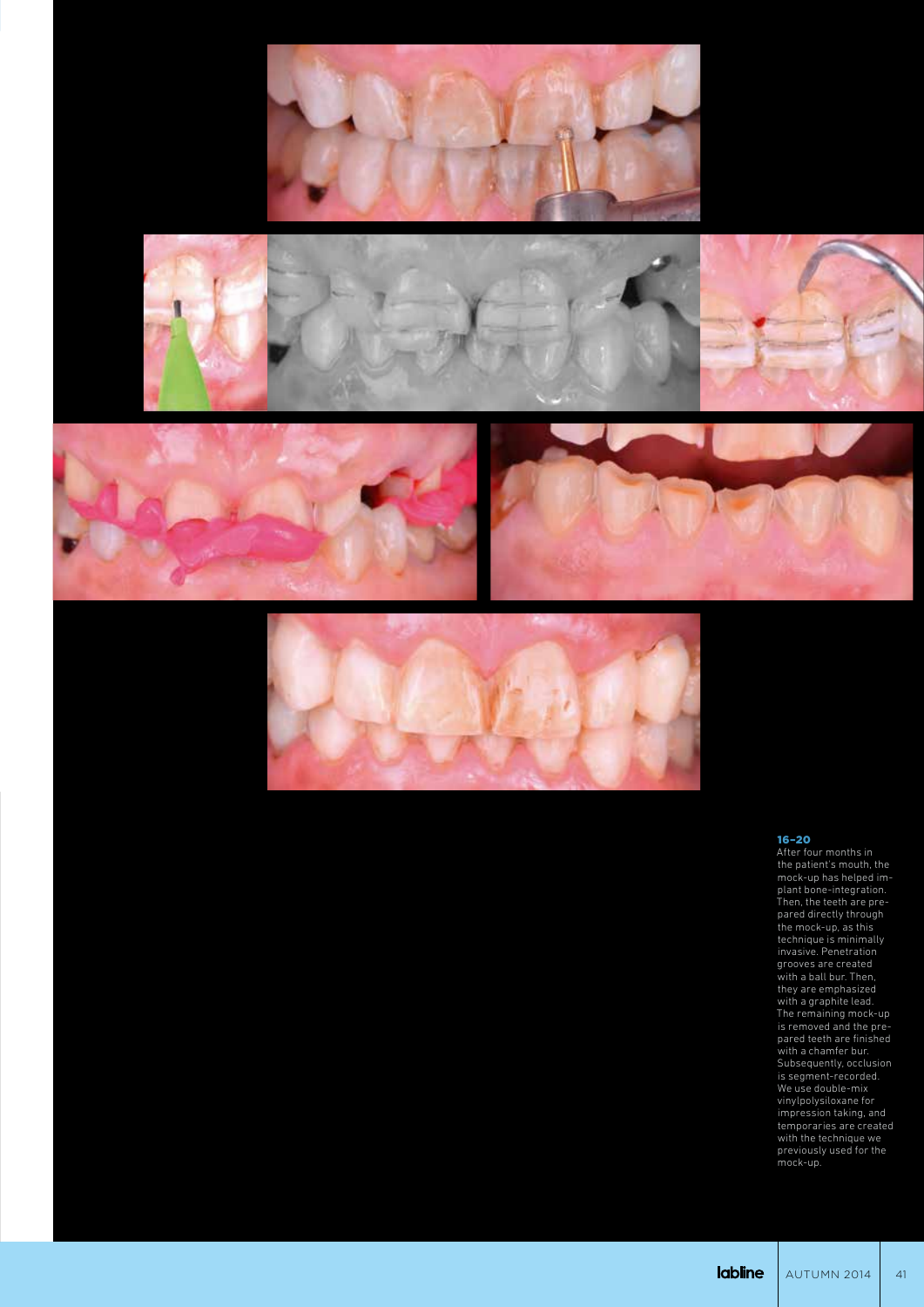











Adhesive cementation is carried out as follows:

• Temporaries are removed and prepared teeth are cleaned with chlorhexidine

We choose IPS e.max Press layered restorations. Lithium disilicate, in addition to its optical properties, offers the possibility to be etched, which guarantees a good cementation. • IPS e.max Press ceramic restorations

- are tied in, one after the other, to check they fit properly.
- Subsequently, IPS e.max restorations are tried together to adopt the contact points. At this stage, it may be recommended to use Variolink try-in pastes to secure veneers and select the correct luting composite shade.
- After the patient approved of the ceramic restorations, they are conditioned before cementation. First, hydrofluoric acid 9% is applied in the inner faces of the restorations for 20 seconds. After copious rinsing and drying, the silanisation agent Monobond Plus is applied on the inner surfaces for 60s, then dried and heated with a hair-dryer to evaporate the water molecules that appeared after chemical reaction between ceramic and silane.
- Teeth conditioning must be carried out as follows (one tooth after the other):
- place a rubber dam - finely sandblast the prepared teeth
- selectively apply orthophosphoric acid 37% on enamel for 30 s, then on
- dentin for 15 s. - apply the adhesive without polymerization
- The luting composite is placed on the inner surfaces of the IPS e.max restorations, then restorations are inserted in patient's mouth. Using ultrasonic technology with micro tip may be recommended to set the ceramic restorations and then remove excess more easily.
- Finally apply some glycerine on the cementation joint and polymerize for 30 s on each face.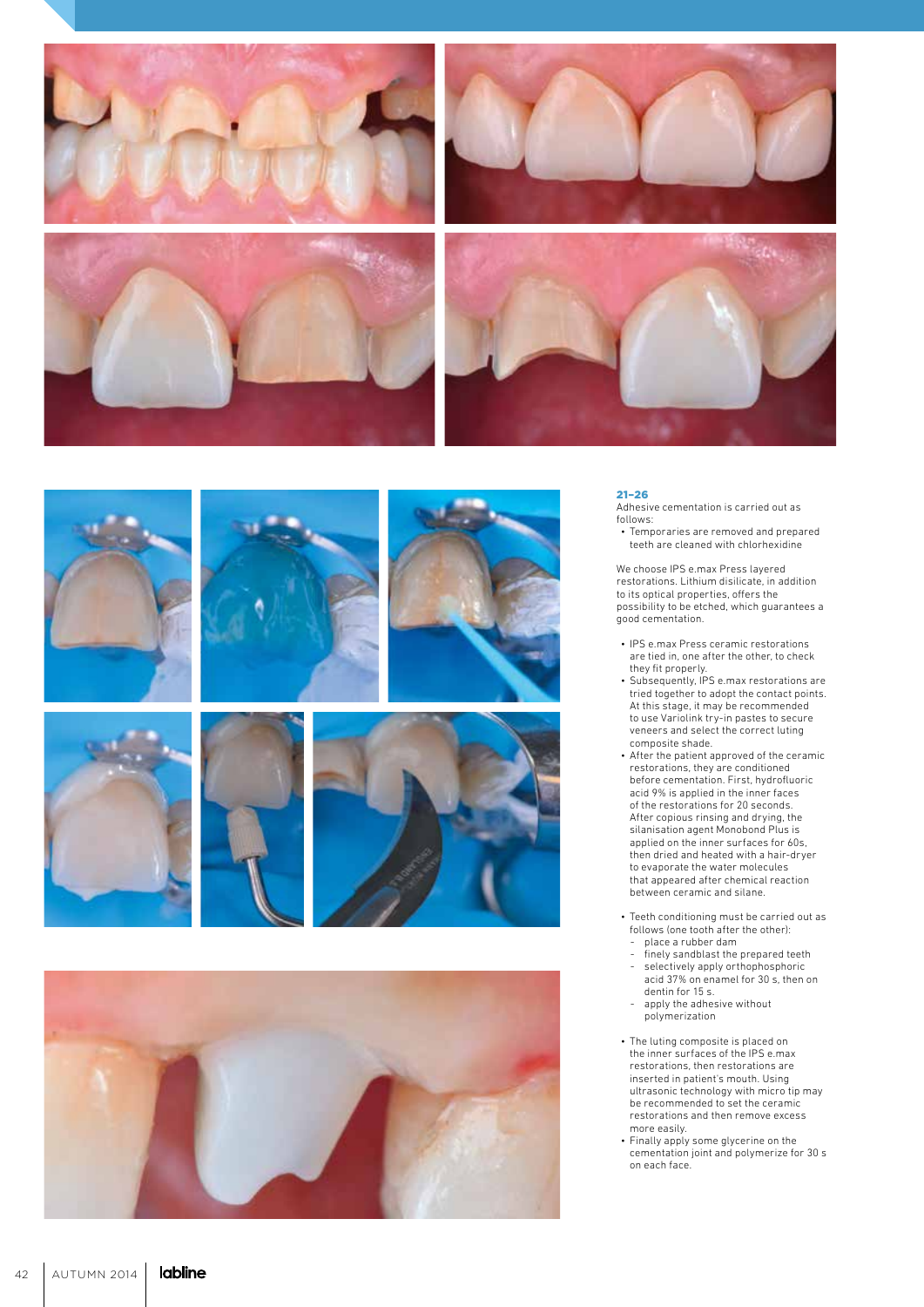

27–29 The completed restoration.





#### DR. CYRIL GAILLARD

| 1998 | Degree from Bordeaux University                                                                                      |
|------|----------------------------------------------------------------------------------------------------------------------|
|      | 1998-2000 Certificate Fixed Prosthodontics                                                                           |
|      | 2000-2002 D.U Implantology (Bordeaux)                                                                                |
| 2003 | Certificate Bone grafting (Yvan Poitras)                                                                             |
|      | 2005-2006 D.U Maxillo facial surgery (Paris 7)                                                                       |
|      | 2005-2008 Graduate from Las Vegas Institute in aesthetic, neuro muscular<br>dentistry and full mouth rehabilitation. |

Founder and President of Global Advanced Dentistry (www.gad-center.com)

Dr. Cyril Gaillard, graduated from the University of Bordeaux II in 1998, followed by numerous post-graduate trainings in cosmetic, implant and prosthetic rehabilitation com-plexes in France and in Europe, Canada and the USA, as well. The mission of Dr. Gaillard's Cabinet is to accompany the patient to regain health, beauty, confidence, helping them in their therapeutic choice. It aims to contribute to the dignity, appearance, quality of life, self-esteem and sociability. The main value of the offered treatments is represented by listening to their patients, the human relationships, and the multi-disciplinary approach to the best achievements of science.

#### JÉRÔME BELLAMY

| Graduated in 1995 |  |
|-------------------|--|
|                   |  |

| 2004-2007 Ceramist trainer |
|----------------------------|
| for Ivoclar France         |

2007–2013 Director ceramist section

2013–now Member of Dr. Cyril Gaillard's team (Bordeaux)